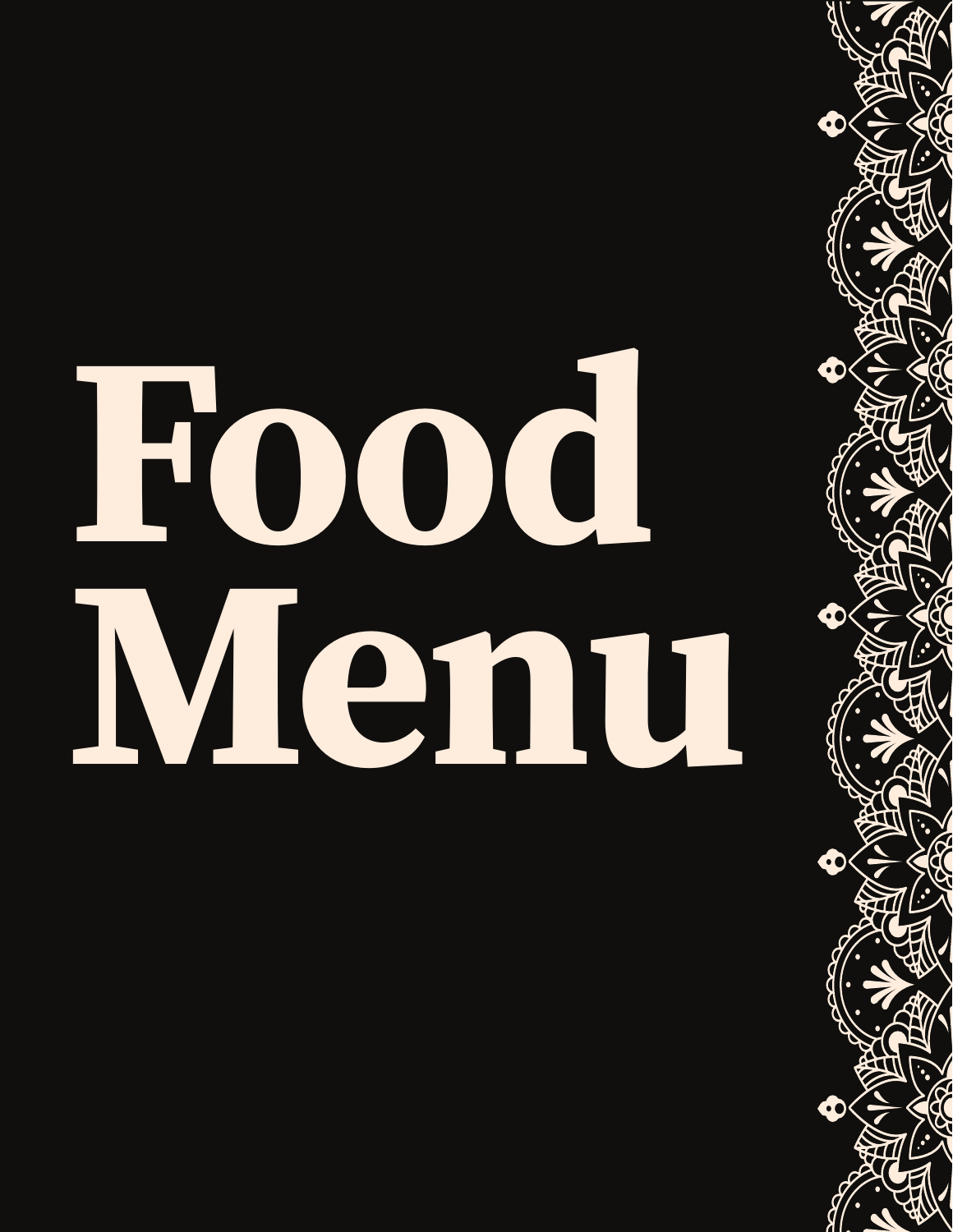# Agaaz ~ Appetizers

| <b>CHOMA CHOMA</b>                                                              | 18        |
|---------------------------------------------------------------------------------|-----------|
| Thinly sliced beef short ribs, char grilled with tangy African spices           |           |
| <b>BUTTER CHICKEN SAMOSA</b>                                                    | <b>12</b> |
| Crispy triangular shells stuffed with chicken, topped with butter chicken sauce |           |
| <b>AMRITSARI FISH</b>                                                           | 14        |
| Seasoned basa dipped in chickpea batter, served crisp Punjabi style             |           |
| <b>CHILLI CHICKEN 65</b>                                                        | 15        |
| An Indo Chinese delicacy, crispy chicken cubes tossed with onions & peppers     |           |
| <b>LAHSUNI PRAWNS</b>                                                           | 16        |
| Succulent tiger prawns in spicy garlic sauce                                    |           |
| <b>MISHKAKI</b>                                                                 | 14        |
| An African speciality! Cubes of beef on a stick, barbecued with spicy masala    |           |

# **Vegetarian Choices**

| <b>FRIED MOGO</b>                                                                  | 9         |
|------------------------------------------------------------------------------------|-----------|
| Gently fried cassava fingers sprinkled with lemon salt and spices                  |           |
| <b>VEGETABLE SAMOSA</b>                                                            | <b>10</b> |
| Crispy turnovers stuffed with potatoes and green peas                              |           |
| <b>PUNJABI PAKORA</b>                                                              | 10        |
| Fried dumplings of vegetables in chickpea flour batter, finished with chaat masala |           |
| <b>GARLIC CAULIFLOWER</b>                                                          | 13        |
| Cauliflower florets cooked in tangy garlic sauce                                   |           |
| <b>HARA BHARA KABAB</b>                                                            | 12        |
| Finely minced mix vegetables with a hint of fresh mint, deep fried                 |           |

### Shorba~Soup

#### **TAMATAR KA SHORBA** 8

#### **CHICKEN SHORBA**

Cream of tomato soup Indian style

Chicken soup with mughlai herbs

9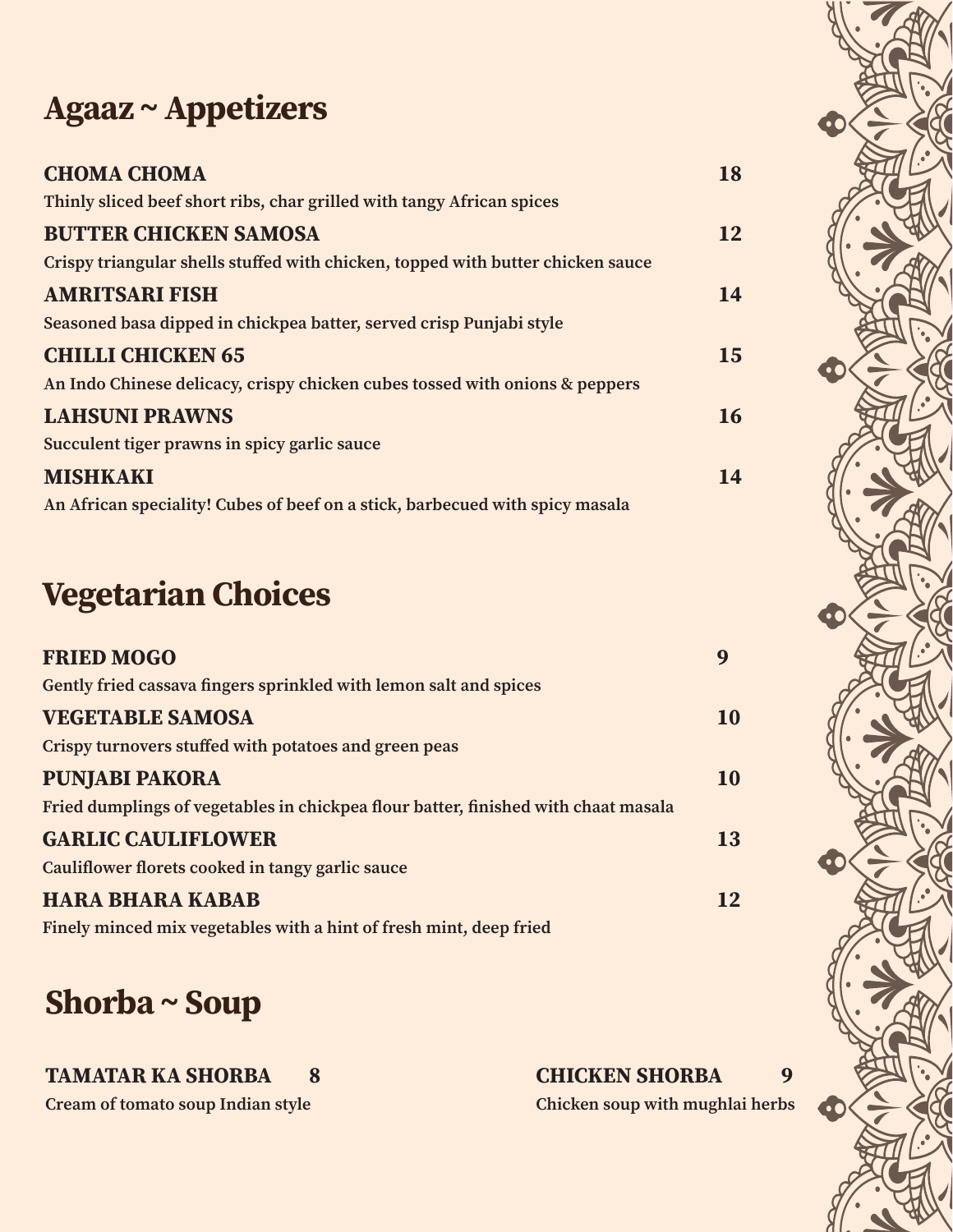# Subz Baag ~ Salads

#### **INDIAN GARDEN SALAD 8**

Cucumber, onion & tomato

#### **TANDOORI CHICKEN SALAD 10**

Indian version of Caesar salad with julienne of barbecued chicken

### Tandoor Ke Angaron Se ~ Clay Oven

| <b>TANDOORI MURGH</b>                                                                       | 21  |
|---------------------------------------------------------------------------------------------|-----|
| Half of spring chicken marinated in yoghurt and 21 spices, perfectly grilled in clay oven   |     |
| <b>SUFIANA CHICKEN TIKKA</b>                                                                | 23  |
| Breast of chicken infused with ginger, garlic and chef's own tandoori spices                |     |
| <b>AFGHANI MALAI MURGH</b>                                                                  | 23  |
| Chicken breast drenched in a velvety cream sauce and grilled                                |     |
| <b>TANDOORI SALMON</b>                                                                      | 29  |
| Cubes of fresh Atlantic salmon marinated with Khazana's own spices, a popular dish          |     |
| <b>JHEENGA ANGARE</b>                                                                       | 30  |
| Jumbo prawns marinated with aromatic freshly ground spices, artfully roasted                |     |
| <b>NIZAMI CHAAMPEY</b>                                                                      | 30  |
| Lamb Chops marinated in nugmeg, cinnamon and aromatic Indian herbs                          |     |
| <b>CHANGEZI BOTI</b>                                                                        | 23  |
| Alberta beef sirloin marinated in a combination of freshly ground spices, perfectly grilled |     |
| <b>AWADHI SEEKH</b>                                                                         | 23  |
| Minced lamb with garam masala, garlic, ginger and hint of mint, grilled in tandoor          |     |
| <b>RAAN E DUMPUKHT</b>                                                                      | 120 |
| Roast Leg of New Zealand lamb marinated with yoghurt and spices                             |     |
| ** Requires 24 hour notice**                                                                |     |
| <b>TANDOORI PHOOL</b>                                                                       | 18  |
| Cauliflower seasoned with lemon, yellow chillies and yoghurt, a vegetarian's delight        |     |
| <b>SMOKEY PANEER TIKKA</b>                                                                  | 19  |
| Cubes of cottage cheese, flavoured with ginger garlic and herbs, immaculately grilled       |     |
| <b>GRILLED SALAD</b>                                                                        | 18  |
| Seasoned peppers, vegetables, cottage cheese and pineapple, gracefully char broiled         |     |
| <b>LAKHNAVI MUSHROOM</b>                                                                    | 18  |
| Button mushrooms cooked in tandoor with a blend of spices, Chef's own creation              |     |

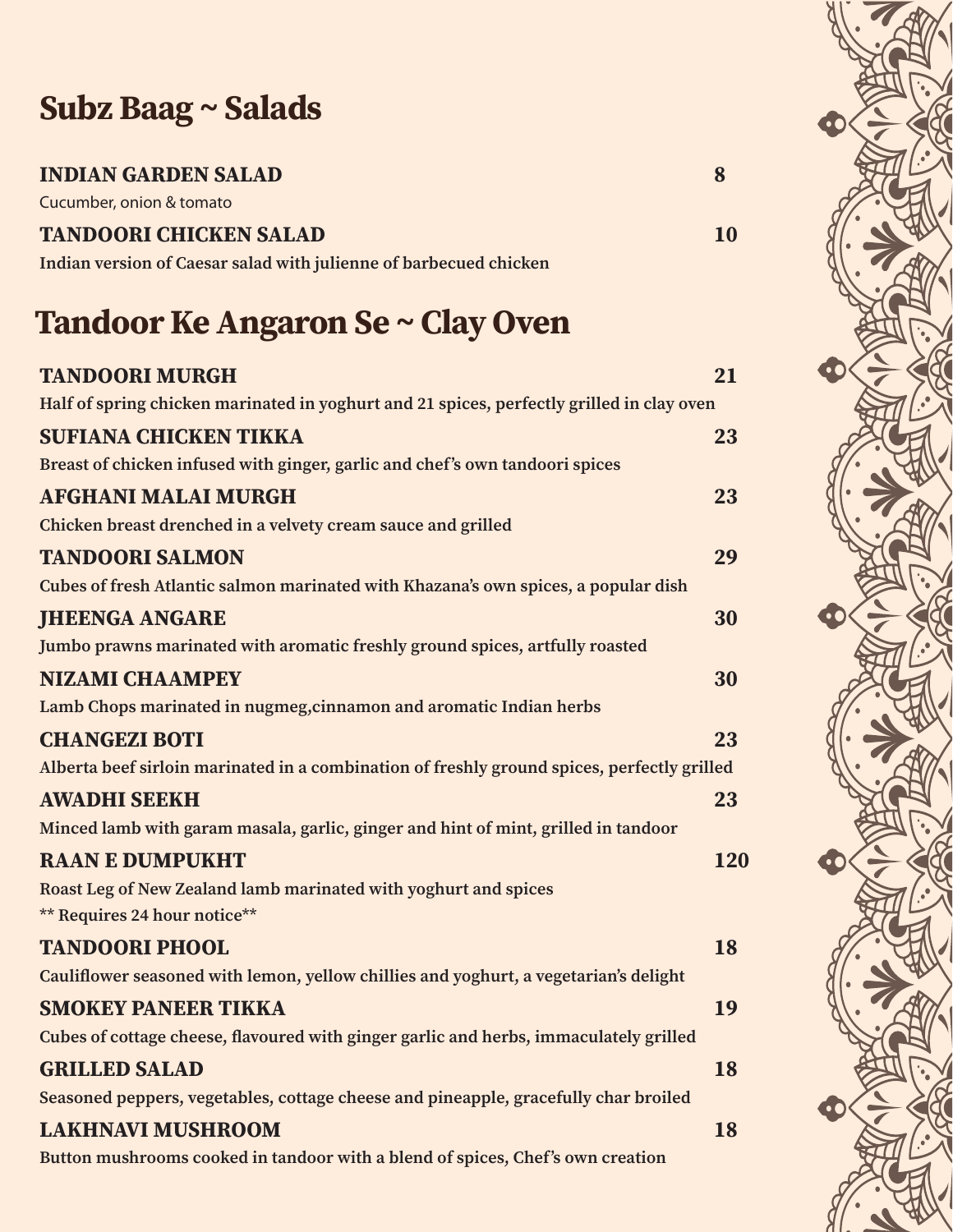# Chuhley Ki Aag Se ~ From Our Clay Pots

| <b>BUTTER CHICKEN</b>                                              |                |                |                                                                                       | 22               |
|--------------------------------------------------------------------|----------------|----------------|---------------------------------------------------------------------------------------|------------------|
|                                                                    |                |                | India's signature gift to the world, grilled chicken cooked in cream and tomato gravy |                  |
| <b>CHICKEN TIKKA MASALA</b>                                        |                |                |                                                                                       | 22               |
|                                                                    |                |                | Tandoori chicken cooked in tomato and fenugreek sauce, discovered by the British Raj  |                  |
| <b>PAKISTANI KADAI MURGH</b>                                       |                |                |                                                                                       | 22               |
|                                                                    |                |                | Chunks of boneless chicken cooked with bell peppers, tomatoes and onions              |                  |
| <b>CHICKEN DHABAA</b>                                              |                |                |                                                                                       | 22               |
|                                                                    |                |                | Bone in chicken curry with a touch of fenugreek and spinach, gift from Punjab         |                  |
| <b>RAJASTHANI LAMB</b>                                             |                |                |                                                                                       | 22               |
|                                                                    |                |                | From the land of Rajputs, lean and tender boneless lamb slow cooked with spices       |                  |
| <b>KASHMIRI ROGAN JOSH</b>                                         |                |                |                                                                                       | 22               |
| A classic north Indian delicacy of goat in green cardamom sauce    |                |                |                                                                                       |                  |
| <b>MUGHLAI BEEF</b>                                                |                |                |                                                                                       | 22               |
| Generously spiced lean beef in a symphony of spices, korma style   |                |                |                                                                                       |                  |
| <b>GOAN FISH CURRY</b>                                             |                |                |                                                                                       | 21               |
| Basa fish curry with a tampering of mustard seeds and curry leaves |                |                |                                                                                       |                  |
| <b>COCONUT SHRIMP</b>                                              |                |                |                                                                                       | 23               |
| South Indian coconut flavoured shrimp curry                        |                |                |                                                                                       |                  |
| VINDALOO $\sim$                                                    | <b>BEEF 22</b> | <b>LAMB 22</b> | <b>CHICKEN 22</b>                                                                     | <b>SHRIMP 23</b> |
| For those who want their curry hot, an evergreen dish from Goa     |                |                |                                                                                       |                  |

### **Akele Akele - Preplated Dinners**

**DIWAN E AAM 30** Vegetable Biryani, Daal, Aloo Gobhi, Raita Paneer Tikka & Choice of Naan

**DIWAN E KHAAS 32** 

Rice, Butter Chicken, Daal, Tandoori Salmon, Seekh Kebab, Raita & choice of Naan

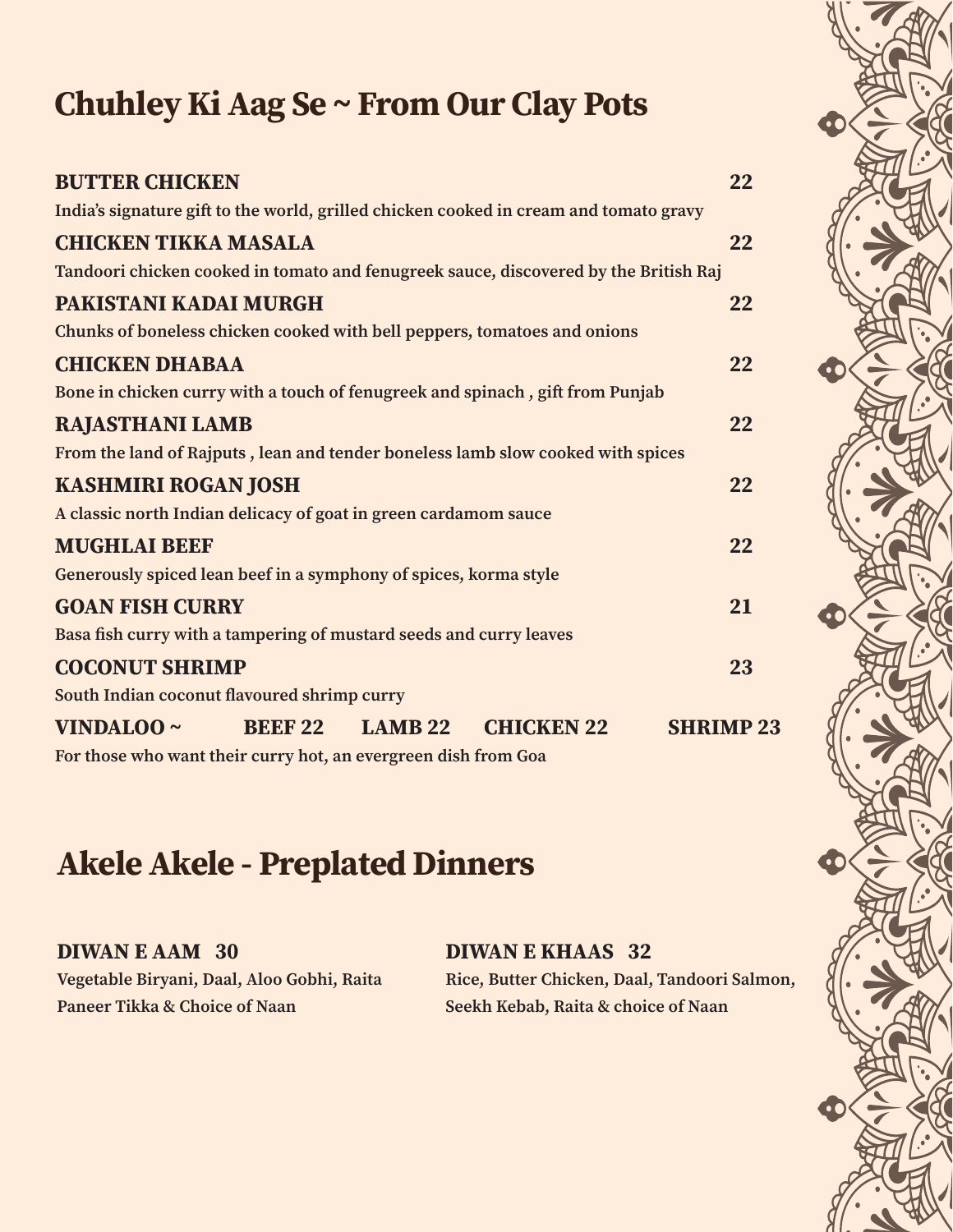# Kuchh Shakahari ~ Vegetarian Curries

| <b>DAAL KHAZANA</b>                                                                    | 18              |
|----------------------------------------------------------------------------------------|-----------------|
| A unique black lentil dish, simmered overnight on slow fire, finished with cream       |                 |
| <b>DAAL TARKA</b>                                                                      | <b>16</b>       |
| Yellow lentils tampered with cumin, staple food of a Punjabi household                 |                 |
| <b>CHANA PINDI</b>                                                                     | 16              |
| Chick pea flavoured with dry ginger, fenugreek and herbs, from Rawalpindi city         |                 |
| <b>PALAK PANEER</b>                                                                    | 19              |
| Spinach and cottage cheese - simple ingrediants turn this curry into a magical dish    |                 |
| <b>DUM ALOO GOBHI</b>                                                                  | 17 <sup>2</sup> |
| A well known north Indian dish - broiled potatoes and cauliflower in aromatic sauce    |                 |
| <b>SHABNAM KE MOTI</b>                                                                 | 17 <sup>2</sup> |
| Me'lange of vegetables cooked in a traditional tomato onion gravy                      |                 |
| <b>KARAI PANEER</b>                                                                    | 19              |
| Cubes of cottage cheese cooked with tomatoes, peppers and onions                       |                 |
| <b>SHAHI PANEER AKBARI</b>                                                             | 19              |
| Cottage paneer dish cooked in velvety tomato cream sauce, from the north east frontier |                 |
| <b>KOFTA HABIBI</b>                                                                    | 19              |
| Dumplings of cottage cheese, cooked in a rich Kashmiri sauce                           |                 |
| <b>BHINDI DO PIAZA</b>                                                                 | 17              |
| Home style Okra dish, cooked with onions, tomatoes, flavoured with turmeric and cumin  |                 |

# **Accompaniments**

| <b>CUCUMBER RAITA</b>                    | 8 |
|------------------------------------------|---|
| Yoghurt with shredded cucumber and herbs |   |
| <b>ALOO RAITA</b>                        | 8 |
| <b>Yoghurt with potatoes and spices</b>  |   |
| <b>PINEAPPLE RAITA</b>                   | 8 |
| <b>Yoghurt with pineapple</b>            |   |
| <b>ONION CHILLI PLATE</b>                | 3 |

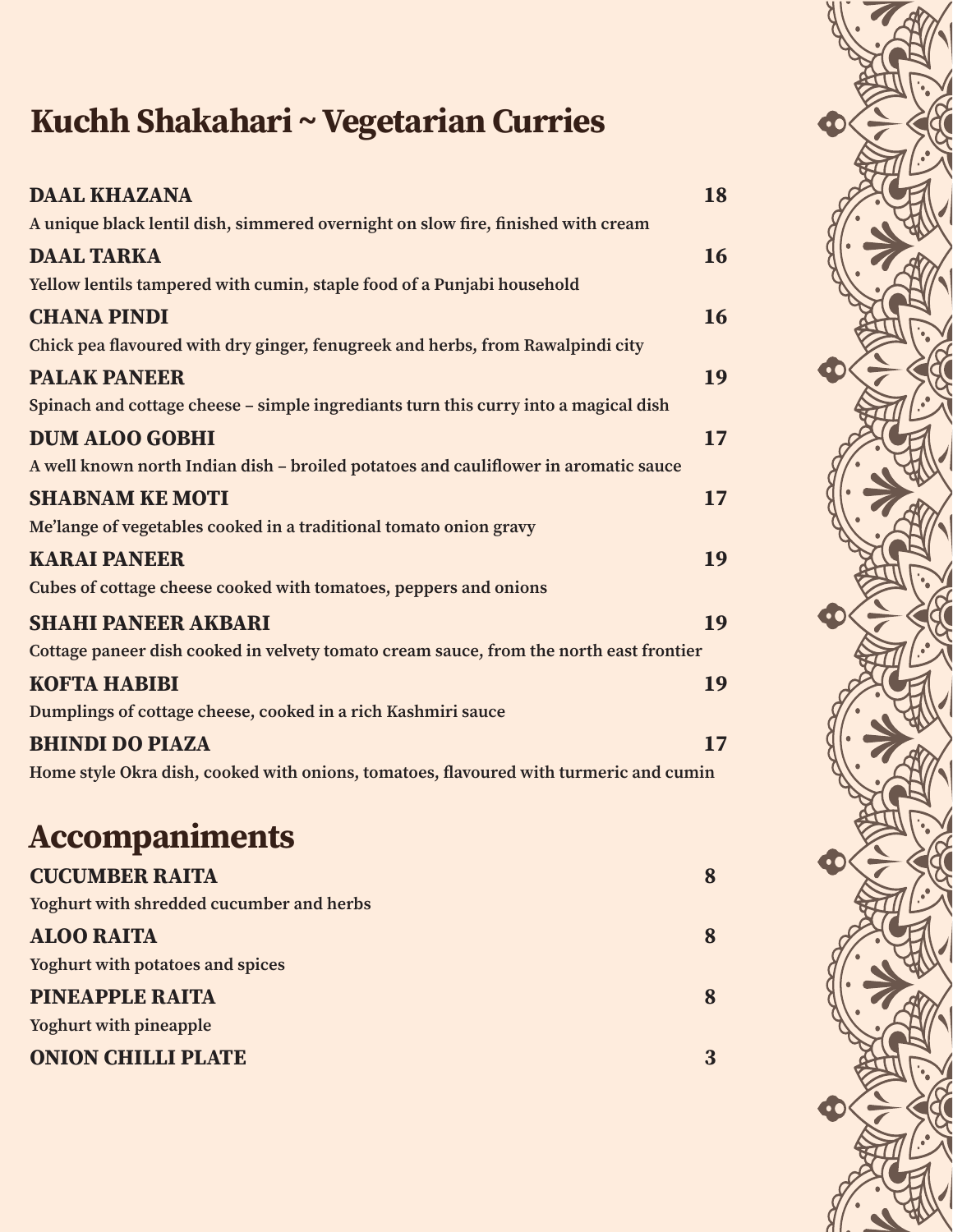### Chawal Ki Mehaik ~ Finest Basmati Rice

**SAFFRON RICE 6.50 LEMON RICE 7 COCONUT RICE 7.50 VEGETABLE BIRYANI** 18 Baked basmati rice and vegetables with hint of fresh mint leaves **HYDRABADI BIRYANI GOAT 23 CHICKEN 22 SHRIMP 24** Mint flavoured Dehradun basmati smoked with choice of goat, chicken or shrimp

### Roti Ki Khushboo ~ Indian Breads

| NAAN MAKHNI                                                                     | 4.75 |
|---------------------------------------------------------------------------------|------|
| A light bread baked in clay oven, brushed with butter                           |      |
| <b>FLAVOURED NAAN</b>                                                           | 6.00 |
| Naan bread with choice of GARLIC, ROSEMARY or COCONUT with butter glaze         |      |
| <b>TANDOORI ROTI</b>                                                            | 4.25 |
| <b>Whole wheat bread</b>                                                        |      |
| <b>LACHHA PRANTHA</b>                                                           | 5.50 |
| Whole wheat multi layered bread                                                 |      |
| <b>PUDINA PRANTHA</b>                                                           | 5.50 |
| Mint flavoured oven baked bread with butter glaze                               |      |
| <b>TANDOORI KULCHA</b>                                                          | 8.00 |
| Traditional naan bread with choice of stuffing ONION, POTATO, PANEER or CHICKEN |      |

#### Halwai Ki Dukaan Se ~ Desserts

#### KULFI KHAZANA 9

**Traditional saffron flavoured ice cream** 

#### **GULAB JAMUN WITH ICE CREAM 10**

Reduced milk dumplings, dipped in sugar syrup served with ice cream Fresh mango pudding

#### **CHOCOLATE CINNAMON NAAN 8**

Naan bread with Belgium chocolate and cinnamon

15% Gratuity shall apply on a table of 8 or more.

**RICE PUDDING 8** 

An all time favourite

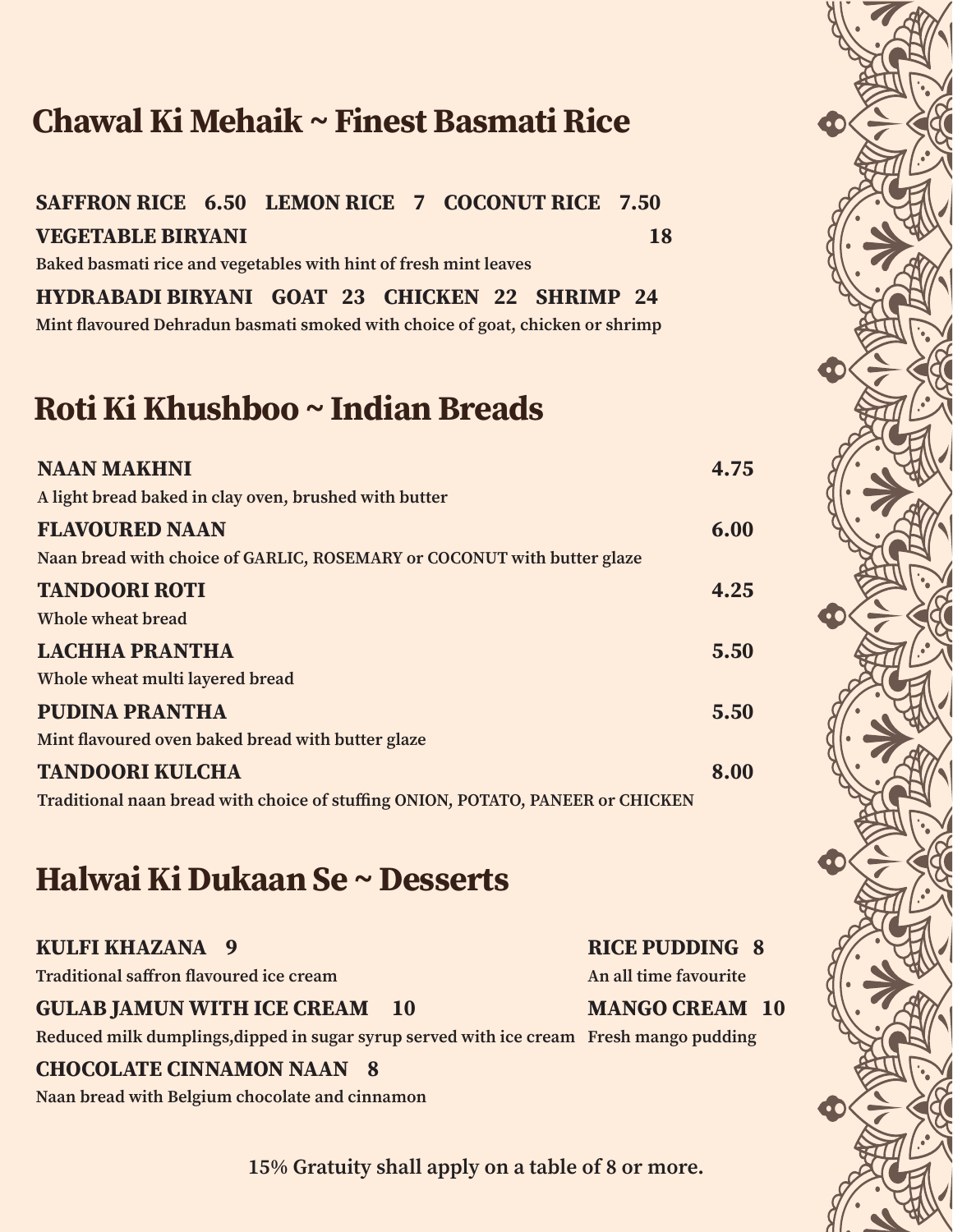## **Fixed Dinners for Groups (8 or More)**

#### **MENU ONE - \$45 PER PERSON**

Vegetable Samosa, Mogo and Fried Fish

#### **MAIN COURSE**

Tandoori Chicken or Beef Kebab or Tandoori Salmon **Butter Chicken** Lamb Korma Daal Khazana **Palak Paneer** Saffron Rice Raita Naan Makhni **Rice Pudding** 

#### **MENU TWO - \$55 PER PERSON**

Vegetable Samosa, Choma Choma and Tandoori Shrimp

#### **MAIN COURSE**

Tandoori Chicken, Murg Malai, Beef Kebab, Tandoori Salmon (Choose any two from above) **Butter Chicken** Lamb Korma Daal Khazana **Palak Paneer** Choice of Naan Raita & Salad Kufli Khazana **Tea or Coffee** 

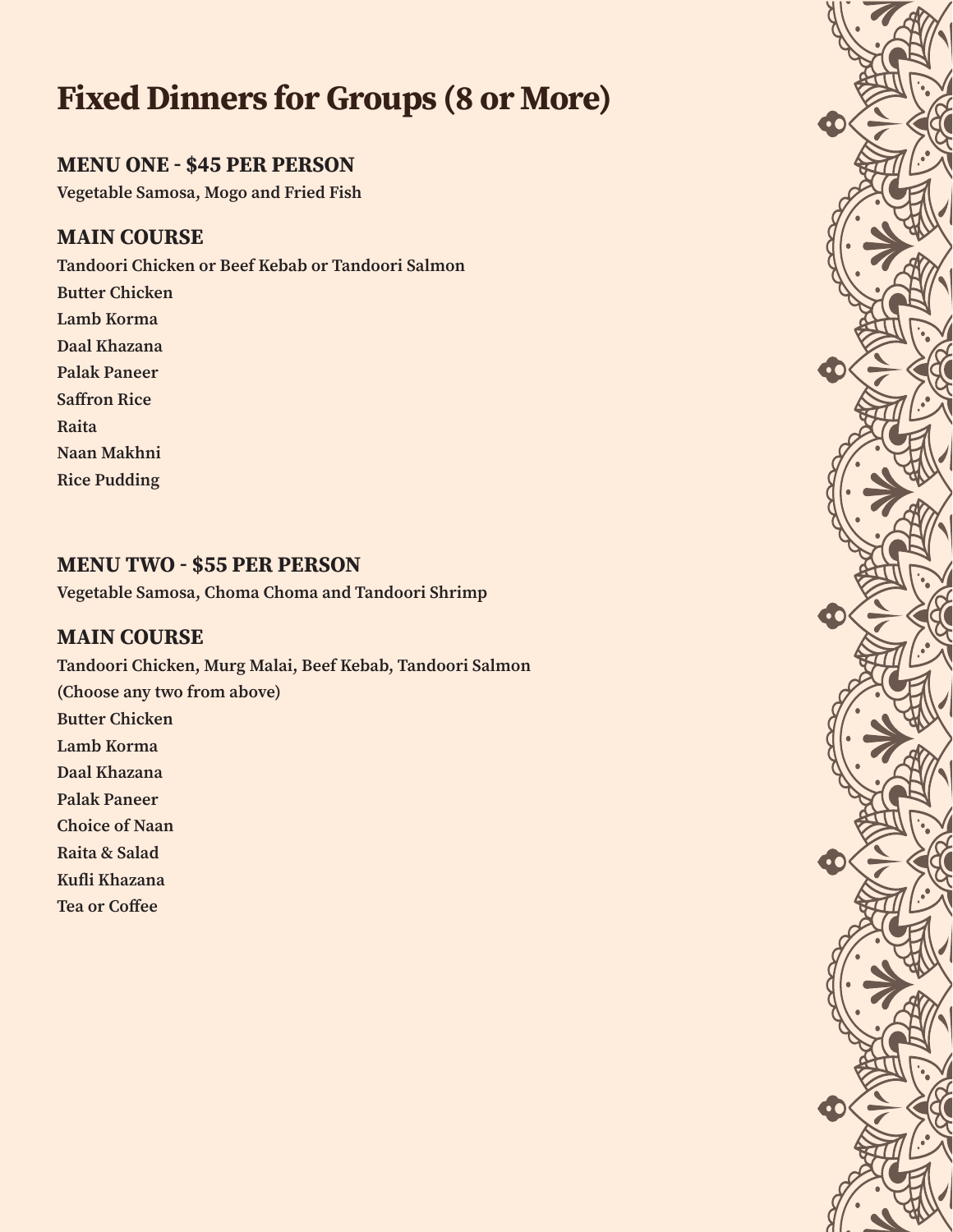# K J B O  $\overline{\mathsf{u}}$

Œ

Œ

 $\bullet$ 

 $\bullet$ 

 $\bullet$ 

'n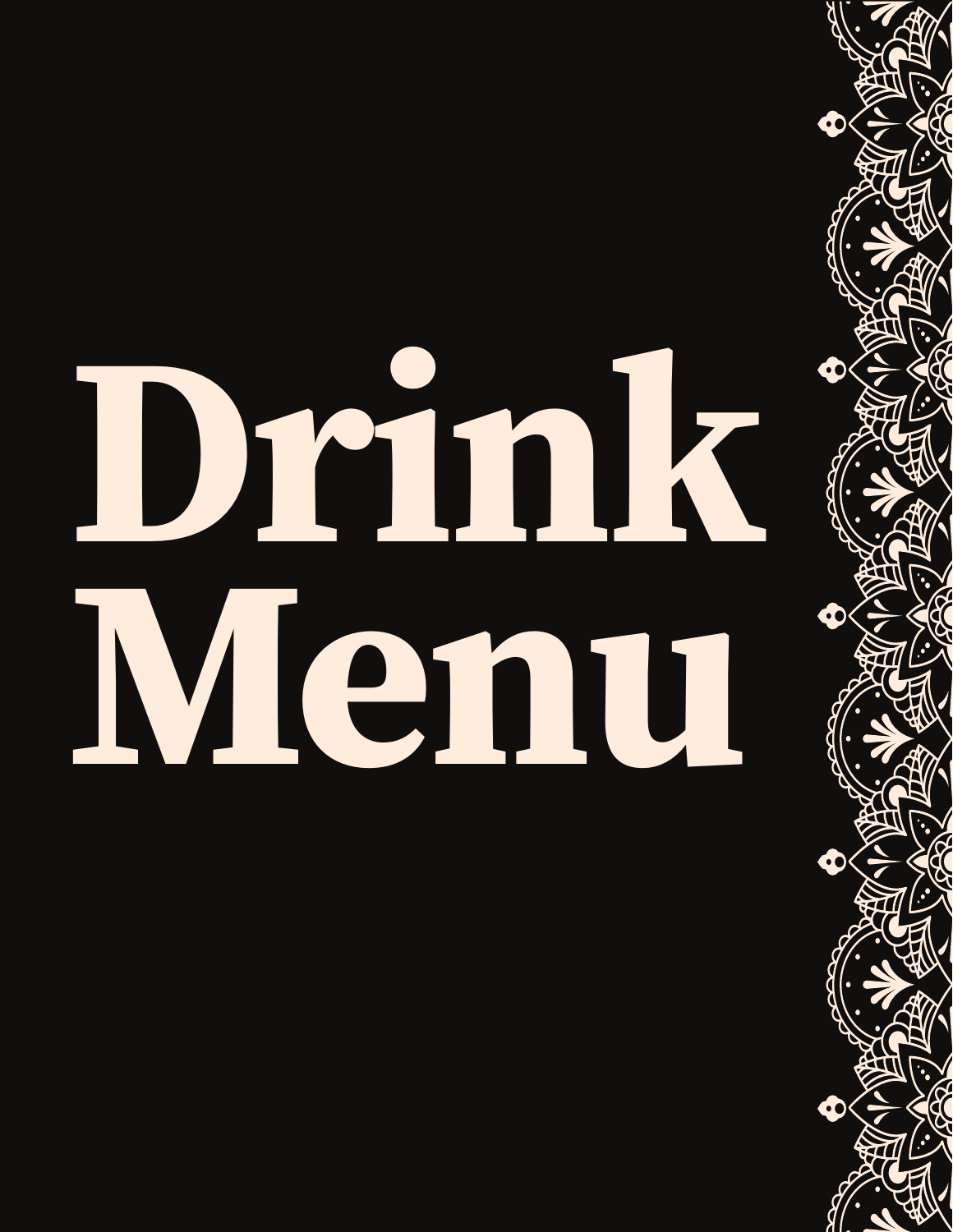### **White Wine**

| <b>SANTA CAROLINA</b> Reserva Sauvignon Blanc Chile   | 11              | 24 | 36  | 42 |
|-------------------------------------------------------|-----------------|----|-----|----|
| <b>VINA ERRAZURIZ</b> Casablanca Chardonnay Chile     | 12 <sup>7</sup> | 25 | 38  | 44 |
| <b>TERRAZAS</b> Reserva Torrontes Argentina           | <b>12</b>       | 25 | 38  | 47 |
| <b>SUMAC RIDGE</b> Gewurztraminer Canada              | <b>12</b>       | 25 | 38  | 47 |
| <b>SANTA CAROLINA</b> Reserva Chardonnay Chile        |                 |    | 40  |    |
| <b>BANFI</b> Le Rime Pinot Grigio (taly               |                 |    | 41  |    |
| <b>OYSTER BAY</b> Sauvignon Blanc <i>New Zealand</i>  |                 |    | 41  |    |
| <b>LOUIS JADOT</b> Bourgogne Chardonnay <i>France</i> |                 |    | 53  |    |
| <b>LOUIS JADOT</b> Chablis <i>France</i>              |                 |    | 60  |    |
| <b>CLOUDY BAY</b> Chardonnay <i>New Zealand</i>       |                 |    | 66  |    |
| <b>CAKEBREAD</b> Chardonnay USA                       |                 |    | 122 |    |

 $60Z$   $1/2$ 

 $BTL$ 

Ltr**ich Litter** ETL

 $\mathbf{1}$ 

# **Champagne and Sparkling**

| <b>HENKELL &amp; SOHLEIN</b><br><b>Brut</b> Germany | 32  |
|-----------------------------------------------------|-----|
| <b>CHANDON</b>                                      | 75  |
| Blanc de Noirs USA                                  |     |
| <b>DOM PERIGNON</b><br>$\sigma$ $\sigma$            | 345 |

Champagne France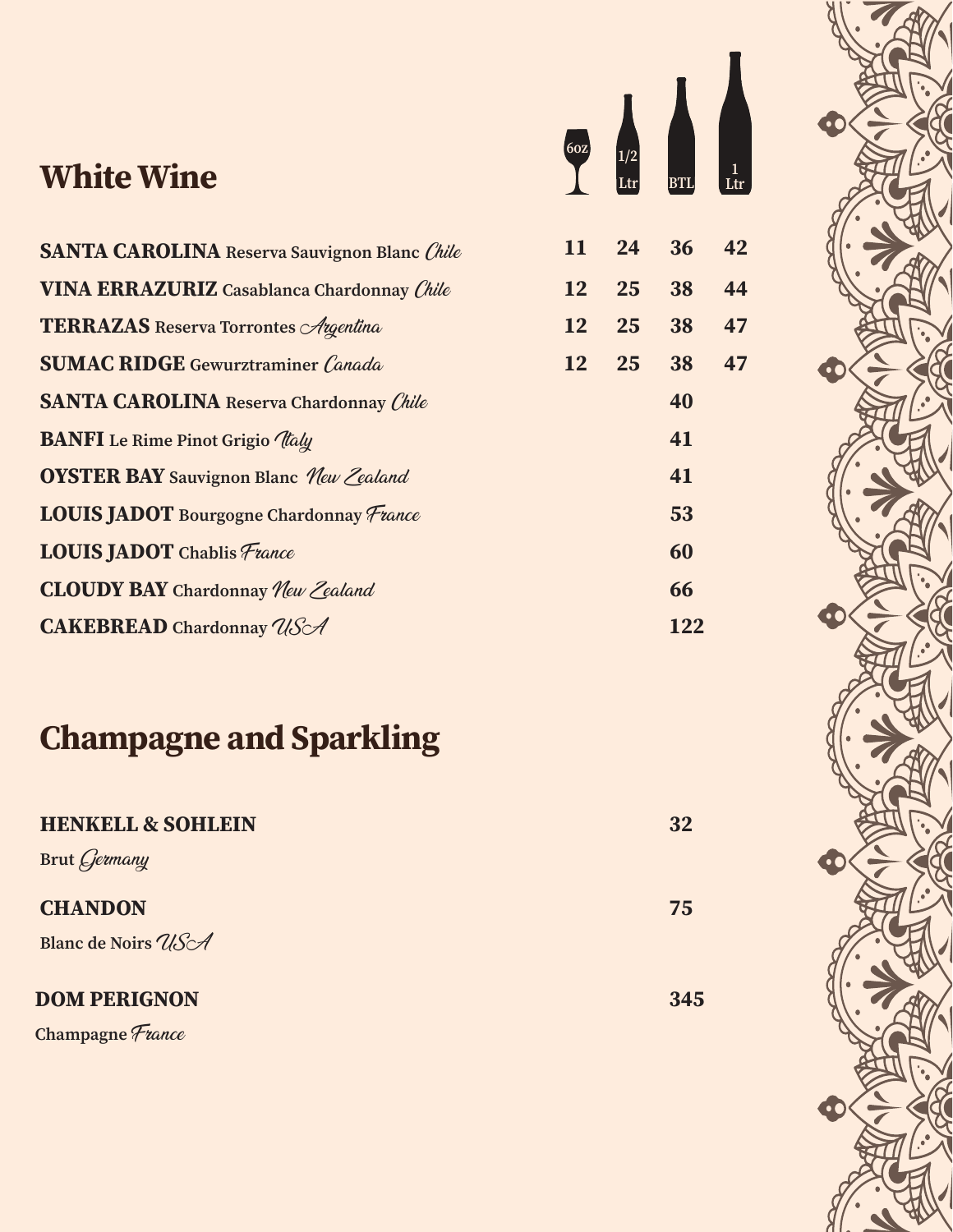| <b>SANTA CAROLINA Reserva Merlot Chile</b>                   | 11        |                 | 22 34      | 41 |
|--------------------------------------------------------------|-----------|-----------------|------------|----|
| <b>CONO SUR Estate Pinot Noir Chile</b>                      | <b>12</b> | 22 <sub>2</sub> | 34         | 41 |
| <b>RED KNOT</b> Shiraz Australia                             | <b>12</b> | 25 <sub>2</sub> | 38         | 47 |
| THE SHOW Malbec Argentina                                    |           |                 | 42         |    |
| <b>WYNDHAM ESTATE</b> Bin 555 Shiraz Australia               |           |                 | 43         |    |
| <b>TERRAZAS</b> Reserva Cabernet Sauvignon Argentina         |           |                 | 45         |    |
| <b>BEN MARCO</b> Malbec Argentina                            |           |                 | 50         |    |
| <b>MASI</b> Amarone Ttaly                                    |           |                 | 72         |    |
| <b>RAYMOND</b> Napa Valley Cabernet Sauvignon USA            |           |                 | 88         |    |
| <b>OSOYOOS LAROSE</b> Le Grand Vin Canada                    |           |                 | 108        |    |
| <b>SAN FELICE</b> Poggo Rosso Chianti Classico Riserva (taly |           |                 | <b>110</b> |    |
| <b>SAN FELICE Pugnitello (taly</b>                           |           |                 | 133        |    |

### **Blush**

| ROBERT MONDAVI WOODBRIDGE                           | 11 21 32 |    | - 38 |
|-----------------------------------------------------|----------|----|------|
| White Zinfandel $\mathcal{U}\mathcal{S}\mathcal{A}$ |          |    |      |
| <b>BARTON &amp; GUESTIER PASSEPORT</b>              |          | 39 |      |
| Cotes de Provence Rose France                       |          |    |      |

### **House Beer (340ml) \$8**

**TAJ MAHAL KING FISHER RANI** 



BTL Ltr $\begin{array}{|c|c|c|}\hline \text{Ltr} & \text{BTL} & \text{Ltr}\ \hline \end{array}$ 

 $60Z$   $1/2$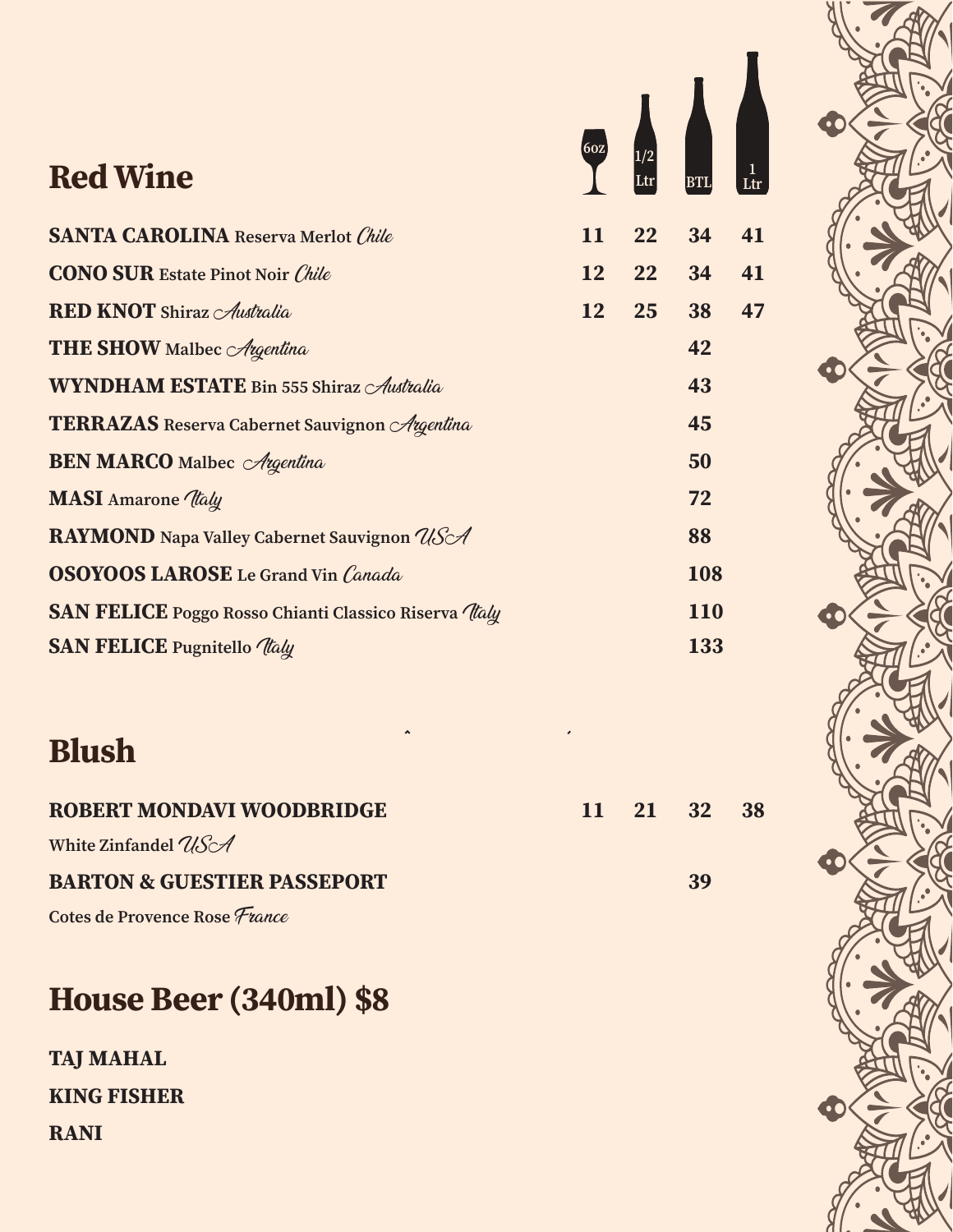### **Domestic Beer (340ml) \$7.50**

**BIG ROCK** Traditional **BIG ROCK** Grasshopper **SLEEMANS** Honey Brown **CANADIAN KOKANEE COORS LIGHT BUDWEISER** 

### **Imported and Premium Beer**

| <b>BECKS</b> Germany                               | 8.50  |
|----------------------------------------------------|-------|
| <b>CORONA</b> CMexico                              | 8.50  |
| <b>STELLA ARTOIS Belgium</b>                       | 8.50  |
| <b>ALLEY KAT</b> Amber Ale <i>Edmonton</i>         | 8.50  |
| <b>ALLEY KAT</b> Aprikat Wheat Ale <i>Edmonton</i> | 8.50  |
| TUSKER (500 ml) Kenya                              | 13.90 |
| <b>TUBORG</b> Denmark                              | 8.75  |
| <b>KRONENBOURG 1664 France</b>                     | 8.75  |
| <b>GUINNESS</b> (440 ml) <i>Treland</i>            | 9.25  |
| <b>HEINEKEN</b> Holland                            | 8.50  |
| <b>TIGER</b> Singapore                             | 8.50  |

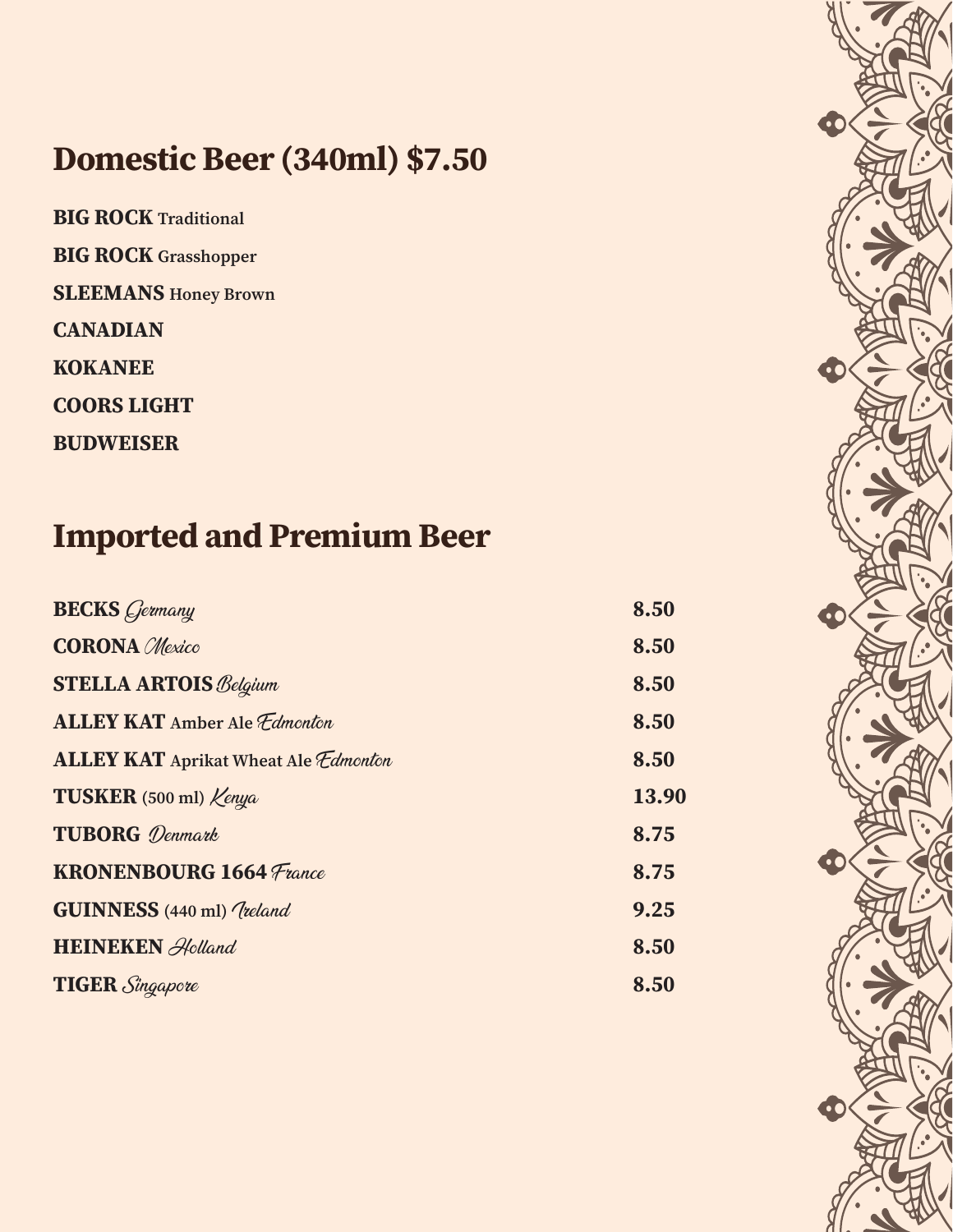# Scotch (1oz)

| <b>JOHNNIE WALKER Red</b>        | 8  |
|----------------------------------|----|
| <b>GLENFIDDICH</b>               | q  |
| <b>ARDBEG</b> 10 year Old        | 10 |
| <b>JOHNNIE WALKER Black</b>      | q  |
| <b>DALWHINNIE</b>                | 10 |
| <b>JOHNNIE WALKER Blue Label</b> | 24 |

# Cognac (1oz)

| <b>COURVOISIER VS</b> |    |
|-----------------------|----|
| <b>HENNESSY VSOP</b>  | 14 |
| <b>HENNESSY XO</b>    | 24 |

### **Non Alcoholic Beverages**

| <b>MOJITO BLISS</b> Very Popular Mint Flavoured Drink                             | $\overline{7}$ |
|-----------------------------------------------------------------------------------|----------------|
| <b>UMAR KAYAM</b> Orange and Passion Fruit Juice Topped with Grenadine            | $\overline{7}$ |
| <b>NIMBU PAANI</b> Refreshing Fresh Lime Drink                                    | 6              |
| <b>AMRAPALI</b> Mango, Pineapple and Orange Juice, Sprite, Grenadine              | $\overline{7}$ |
| FRUIT JUICE Passion Fruit, Mango, Lychee, Pineapple, Orange or Cranberry          | 5 <sup>5</sup> |
| <b>LASSI</b> Sweet or Salted <i>Traditional Indian Drink made from Yogurt</i>     | 6              |
| LASSI Mango, Lychee or Coconut Traditional Indian Drink made from Yogurt          | $\overline{7}$ |
| <b>COFFEE</b>                                                                     | $\mathbf{3}$   |
| <b>SOFT DRINKS</b>                                                                | 3 <sup>2</sup> |
| <b>PERRIER</b>                                                                    | $\overline{7}$ |
| <b>PELLIGRINO</b>                                                                 | $\overline{7}$ |
| <b>MASALA CHAI</b> No Khazana experience is complete without this traditional tea | 3              |